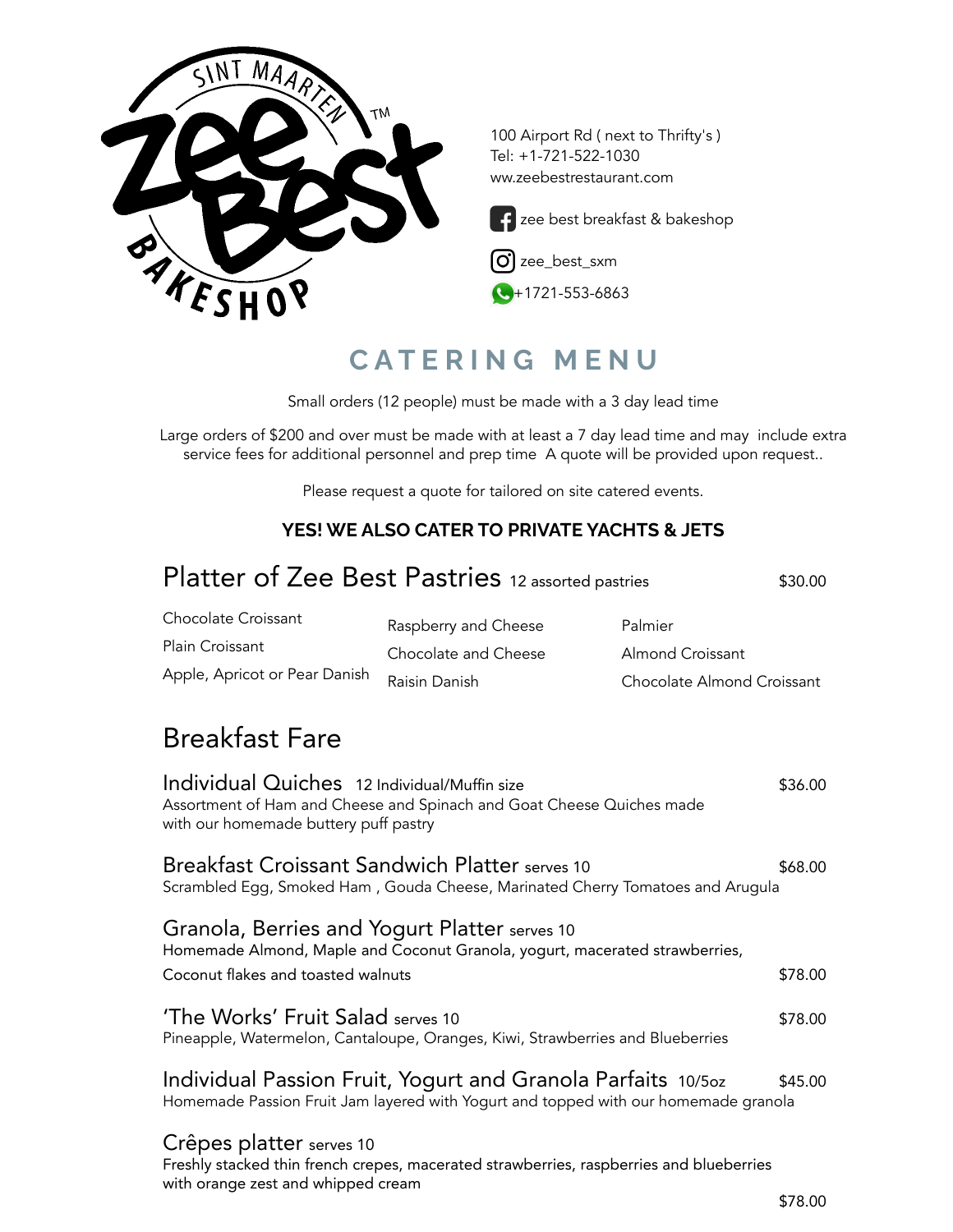### **L U N C H M E N U**

Prices Based on 10, 6oz Servings

## Cold Salads

| Lentil Salad<br>Lentils, Carrots, Onions and Parsley tossed in a French Dijon Vinaigrettedelicious<br>with Roasted Chicken and Tzatziki Platter                                                      | \$58.00 |
|------------------------------------------------------------------------------------------------------------------------------------------------------------------------------------------------------|---------|
| Tabbouli Salad<br>Nutty Bulgar, Cucumbers, Cherry Tomatoes Tossed in Citrus and Parsley Vinaigrette                                                                                                  | \$58.00 |
| Avocado, Cherry Tomato, Hearts of Palm & Chickpea Salad<br>Tossed in a Citrus and Parsley Vinaigrette                                                                                                | \$68.00 |
| Roasted Vegetable and Basil Pesto Aioli Platter<br>Roasted Zucchini, Eggplant, Yellow Squash, Red Peppers and Tomatoes served with<br>a deliciously creamy Basil Pesto Aioli                         | \$68.00 |
| Fresh Summer Rolls<br>Vermicelli Glass Noodles, Salad Greens, Shredded Carrots, Red Bell Pepper,<br>Cucumber, Pineapple and fresh Mint wrapped in rice wrappers and served with<br>sweet chili sauce | \$68.00 |
| Kale, Broccoli and Cabbage Slaw<br>Studded with Golden Raisins and Toasted Pine Nuts in a Yogurt, Honey and Apple<br>Cider Vinaigrette                                                               | \$58.00 |
| Spinach and Roasted Beet Salad<br>Tossed with Balsamic Glaze and served with Goat Cheese and toasted pumpkin seeds                                                                                   | \$58.00 |
| Marinated Heirloom Tomato and Fresh Mozzarella Salad \$68.00<br>Shingled fresh mozzarella topped with marinated tomato salad and fresh arugula,<br>balsamic glaze and pesto                          |         |
| Mediterranean Chopped Salad<br>Fresh Chopped Tomatoes, Cucumbers, Red Pepper, Red Onion, Black Olives topped<br>with Crumbled Feta Tossed in Citrus and Oregano Vinaigrette                          | \$68.00 |
| Wild Rice Salad with Cranberries, Feta & Orange Vinaigrette<br>A refreshing, tasty and healthy salad served with toasted almonds and walnuts.                                                        | \$68.00 |
| Fusilli and Arugula Pasta Salad<br>Fusilli Pasta, Arugula, and Parmesan Tossed in a Sundried Tomato Vinaigrette                                                                                      | \$58.00 |
| Cucumber, Tomato and Dill Salad<br>\$58.00<br>Perfect accompaniment to the Kofta kebabs tossed in a zesty Lemon Vinaigrette                                                                          |         |
| Arugula, Green Apple, Fennel and Walnut Salad<br>Tossed with a Lemon, Honey and White Balsamic Vinaigrette                                                                                           | \$62.00 |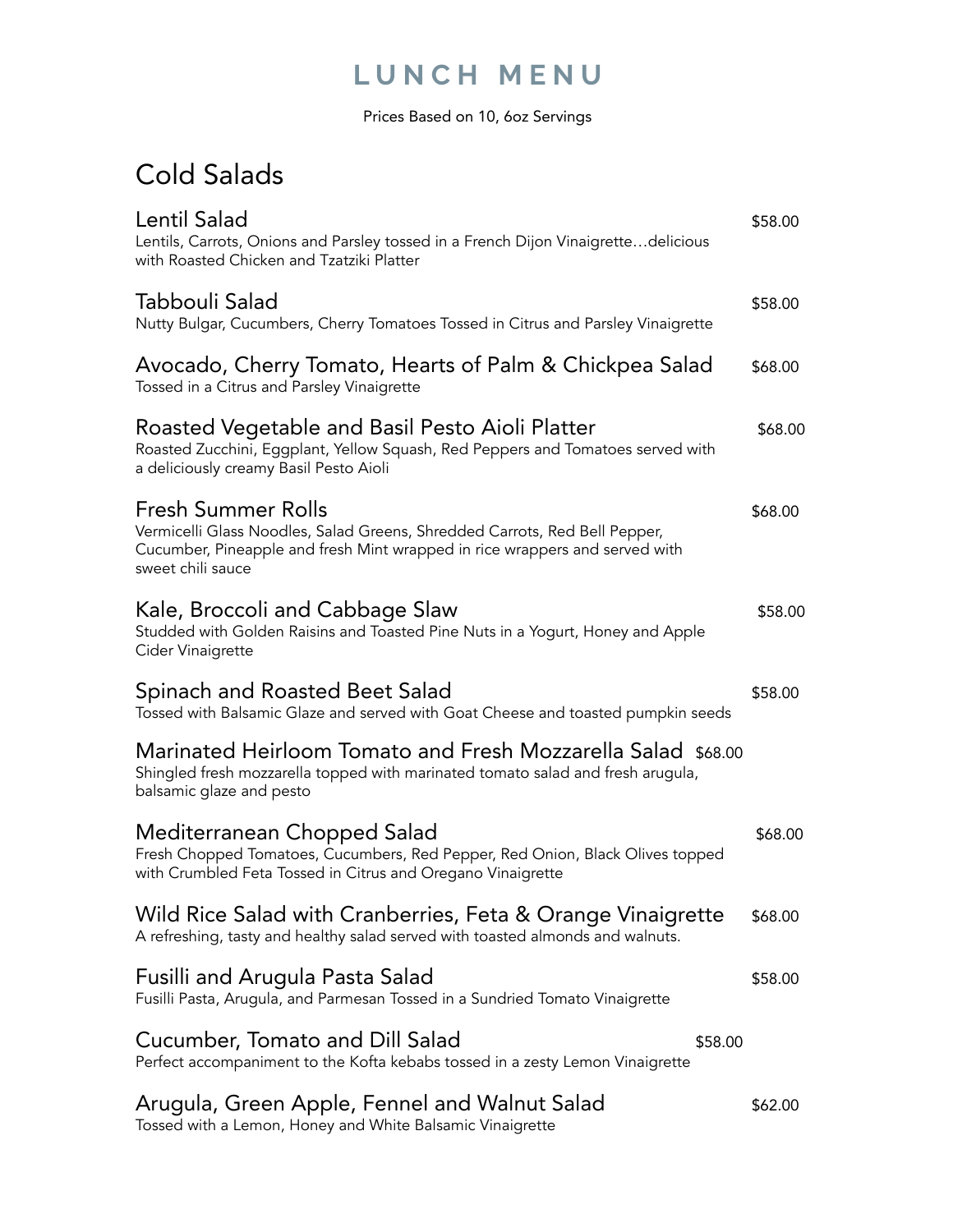# **L U N C H E O N P L A T T E R S**

Prices based on 10 Servings

| Seared Chicken Breast with Tzatziki Sauce<br>Served sliced with a side of Yogurt, Mint, Cucumber and Garlic Sauce<br>*Includes Baguette Slices                                                                                              | \$75.00 |
|---------------------------------------------------------------------------------------------------------------------------------------------------------------------------------------------------------------------------------------------|---------|
| <b>Curried Chicken Salad</b><br>\$75.00<br>Cubed Chicken Tossed with Raisins, Green Apple and Curried Mayonnaise<br>*Includes Baguette Slices                                                                                               |         |
| Chicken Salad<br>Cubed Chicken Tossed with Dried Cranberries, Green Apple and<br>a Lemon Mayonnaise<br>*Includes Baguette Slices                                                                                                            | \$75.00 |
| Spanish Chicken Salad<br>\$75.00<br>Cubed chicken, artichoke hearts, cherry tomato, roasted red pepper<br>in a creamy garlic vinaigrette topped with toasted slivered almonds<br>*includes Baguette Slices                                  |         |
| Beef Kofta 20, 2oz balls<br>North African Spiced ground beef kebabs seared and served with<br>shaved red onion, marinated chickpeas, Tzatziki Sauce and pita slices                                                                         | \$75.00 |
| Open Faced Smoked Salmon Bagel<br>Herbed Cream Cheese, Capers, Sliced Cucumber, Sliced Red Onion<br>on a Toasted 'Everything' Bagel                                                                                                         | \$75.00 |
| <b>Beef Empanadas</b><br>Classic Latin American fare. Seasoned ground beef, olives and raisins<br>folded into a flakey crust. Large size                                                                                                    | \$58.00 |
| Crunchy Thai Noodle Salad<br>Rice Noodles, Julienned Carrots, Julienned Red Pepper, Red Cabbage,<br>White Cabbage, Sugar Snap Peas and Cilantro tossed in a sweet and<br>savory Lime Soy and Sesame Dressing<br>*Add Sliced Chicken \$75.00 | \$65.00 |
| South of the Border Taco Salad<br>Seasoned Ground Beef, topped with black beans, avocado, diced tomato,<br>red onion, corn and crisp greens in a creamy lime, cilantro dressing.<br>Served with crispy fried tortillas.                     | \$75.00 |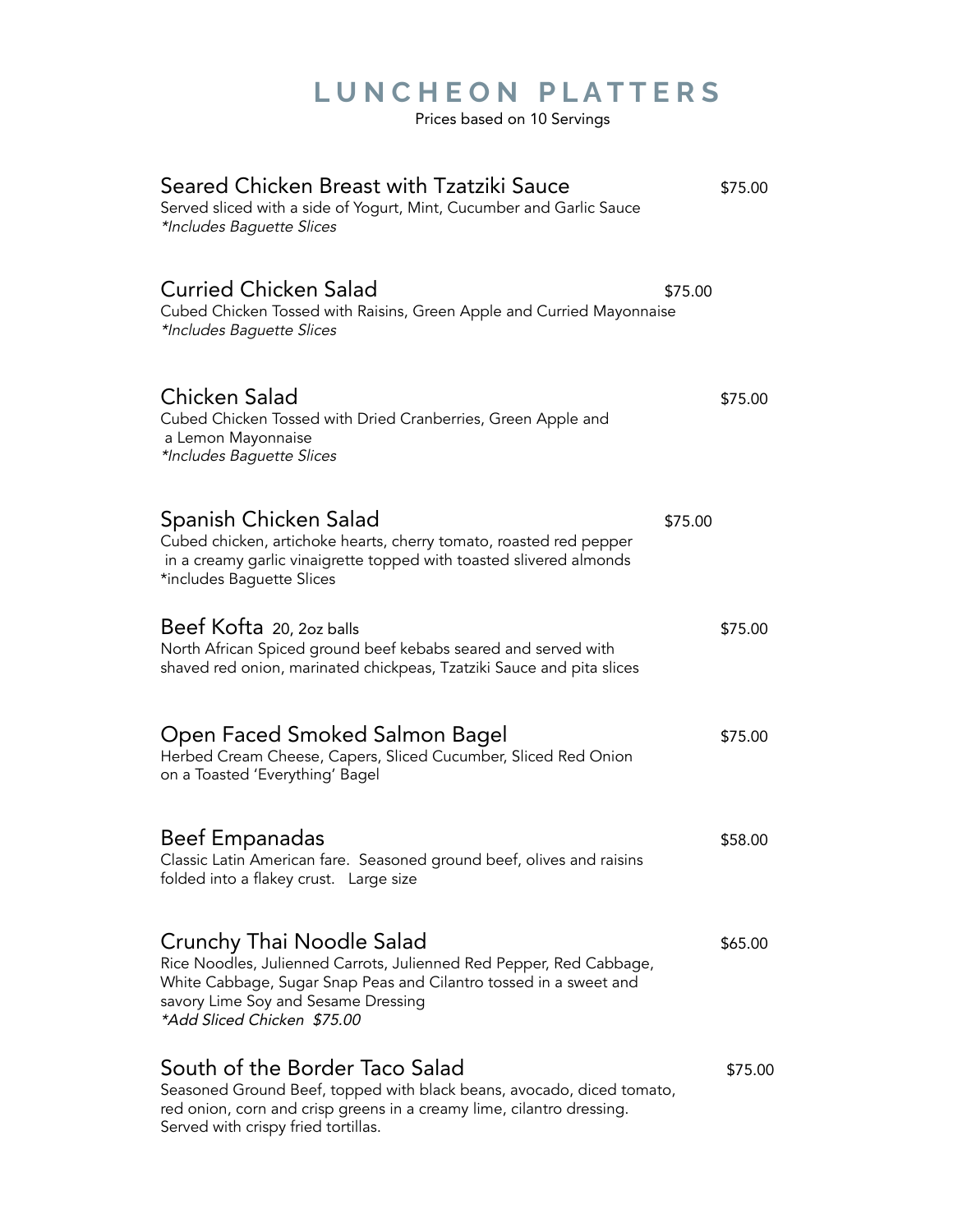### **S A N D W I C H P L A T T E R S**

Prices are Based on 10 Servings. Sandwich Sizes are Approximately 4" Long and made on our our baguettes

\$65.00 PER PLATTER FEEL FREE TO MIX AND MATCH FOR A MAXIMUM OF 10 SANDWICHES

#### Tuna on Baguette

Tuna Salad on Sliced Baguette topped with Hard Boiled Egg and Arugula & Sprouts

Turkey Brie Oven Roasted Turkey, Green Apple, Brie and Caramelized Onion Jam, Arugula and Sprouts

### Turkey Gouda and Green Apple

Roasted Turkey, Gouda, Sliced Green Apple, Sprouts and Arugula

#### French Rosette

French Rosette, Dijon, Cornichon and Arugula

#### Roast Beef and Horseradish Sauce

Roast Beef, Homemade Horseradish Sauce, Provolone, Tomato, Red Onion, Arugula

#### Ham and Swiss

Smoked Ham, Swiss, Arugula, Tomato and Sprouts

#### Italian Stallion

Salami, Provolone, Roasted Red Pepper, Tomato and Arugula

#### Mediterranean Chicken

Oven Roasted Chicken Breast, Marinated Roasted Red Peppers, Roasted Garlic Mayonnaise, Sprouts and Arugula

#### Roasted Vegetable Wrap

Roasted Portabello Mushroom, Eggplant and Red Pepper Served with Goat Cheese, Sprouts, Arugula and a drizzle of Balsamic Glaze in a Spinach Wrap.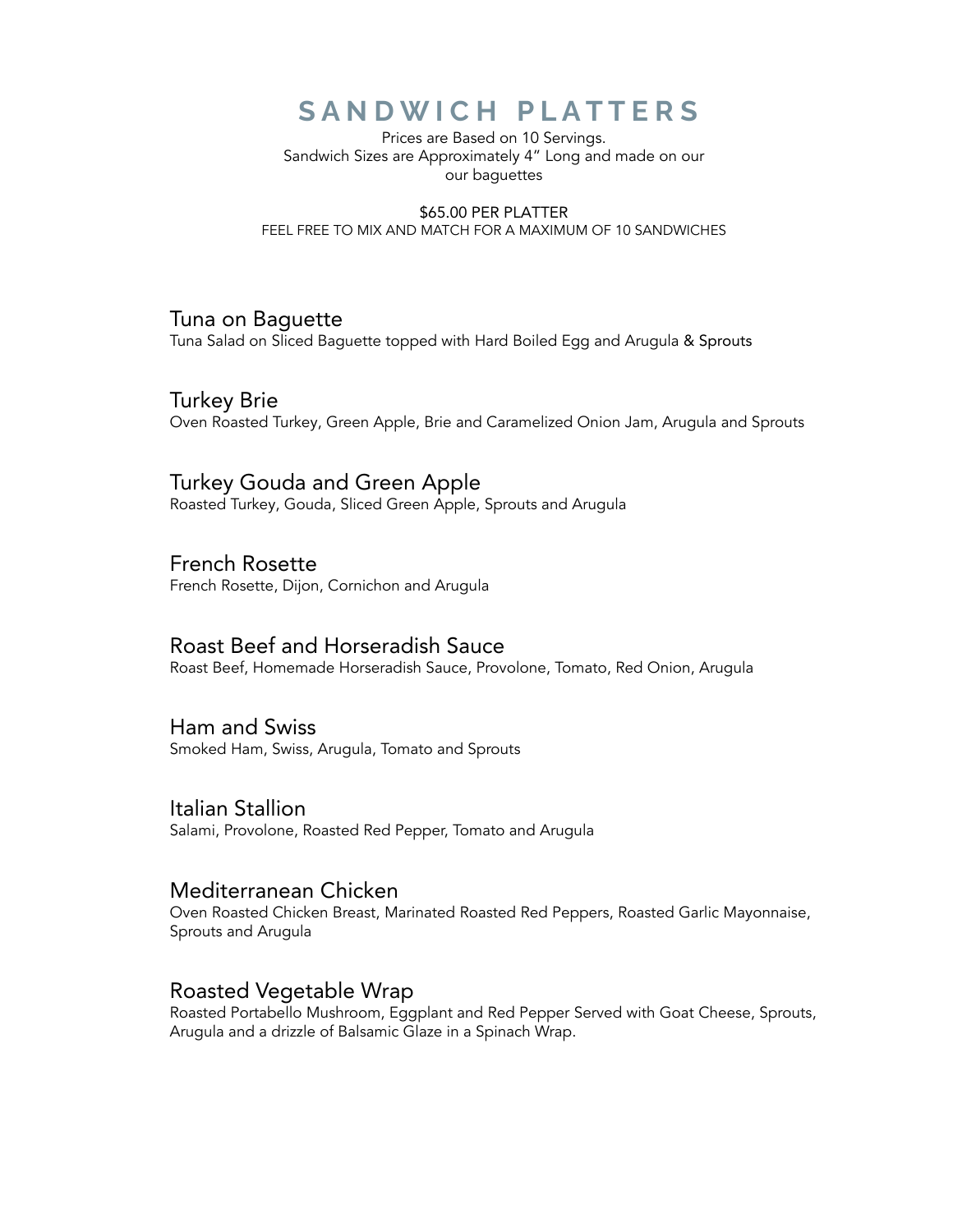# **A P P E T I Z E R S , C R O S T I N I S & N I B B L E S**

| Deviled Eggs and Bacon 24 halves per order<br>Classic deviled eggs, chives and crumbled bacon                                                                                                                                         |         |
|---------------------------------------------------------------------------------------------------------------------------------------------------------------------------------------------------------------------------------------|---------|
| Mini Savory Olive Tapenade Palmiers 24 per order                                                                                                                                                                                      | \$25.00 |
| Spanikopita 24 per order                                                                                                                                                                                                              | \$75.00 |
| Mini Empanadas 24 per order<br>Seasoned ground beef, olives and raisins folded into a flaky crust.                                                                                                                                    | \$60.00 |
| Blue Cheese, Caramelized Onion & Pear Galettes<br>24 per order                                                                                                                                                                        | \$65.00 |
| Rectangles of of Homemade Puff pastry, shingled pears, crumbled blue cheese and<br>caramelized onion                                                                                                                                  |         |
| Roasted Tomato, Goat Cheese & Caramelized Onion Galettes \$54.00<br>24 per order<br>Rectangles of Homemade puff pastry, Shingled Tomatoes, caramelized onions,<br>goat cheese, shaved parmesan cheese and a drizzle of Balsamic Glaze |         |
| Crudité Platter and Cream Cheese Herb Dip 12 portions<br>Raw Carrots, Radishes, Celery Sticks, Red Peppers, Cauliflower, Broccoli and<br>Cherry Tomatoes                                                                              | \$65.00 |
| Cheese Platter serves 12, 3oz portions<br>An assortment of 5 cheeses accompanied with fig jam, honey, dried fruit and grapes                                                                                                          | \$80.00 |
| Charcuterie Platter servers 12, 3oz portions<br>An assortment of 5 cured meats accompanied with marinated olives, Dijon mustard,<br>cornichons and roasted red peppers and sliced baguette                                            | \$80.00 |
| Brie, Prosciutto, and Fig Jam Crostini 24 crostinis<br>\$58.00                                                                                                                                                                        |         |
| Eggplant Caponata Crostini 24 crostinis<br>Sweet and tangy eggplant stewed with capers and toasted pine nuts on a toasted baguette slice                                                                                              | \$58.00 |
| Goat Cheese Crostinis & Marinated Roasted Red Pepper<br>for 24 crostinis                                                                                                                                                              | \$58.00 |
| Prosciutto Wrapped Breadsticks 24 sticks                                                                                                                                                                                              | \$40.00 |